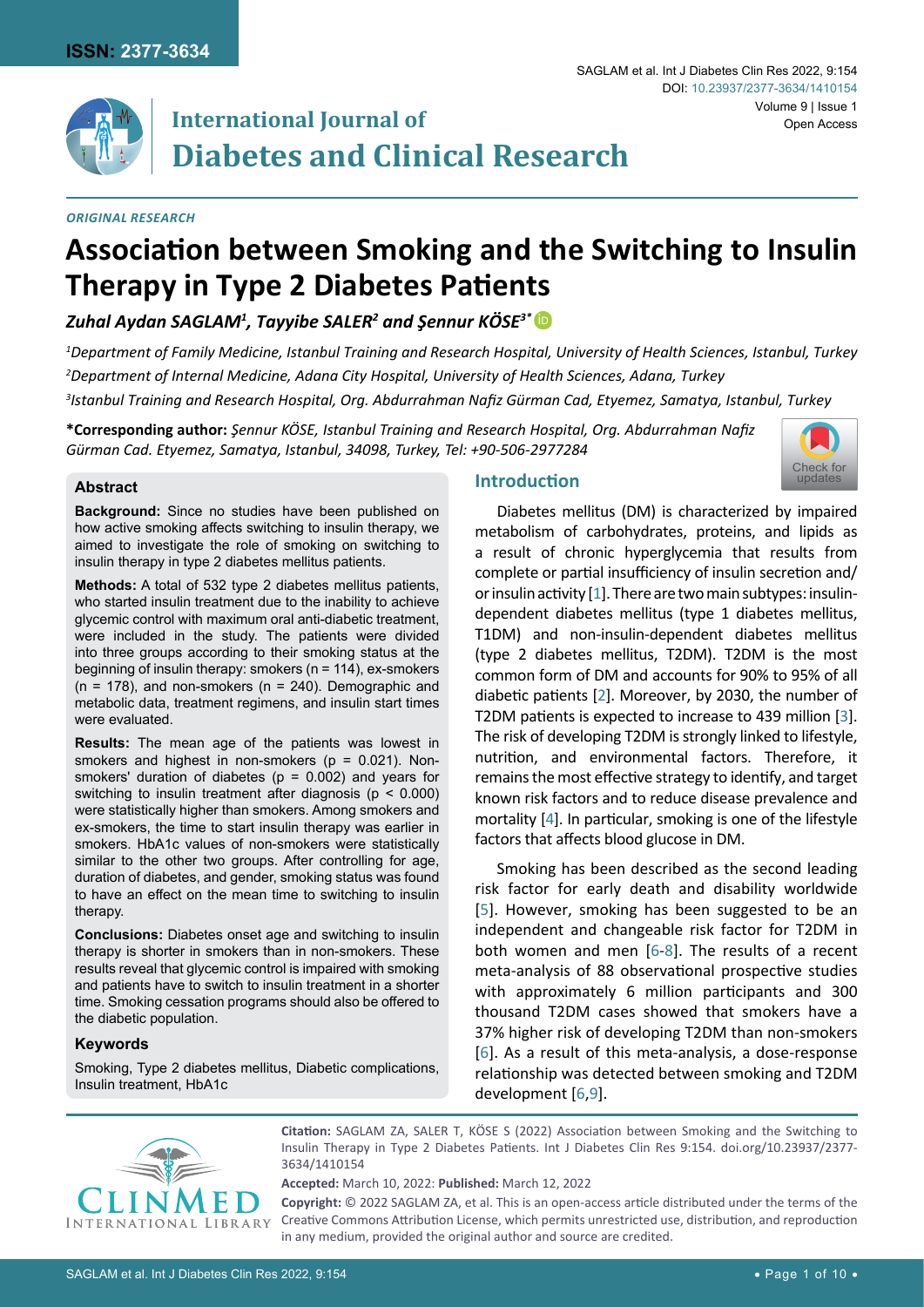Smoking is not only a risk factor for the development of T2DM but also has an effect on glycemic control. Various mechanisms have been proposed for the effect of smoking on glycemic control. Studies have revealed that smoking leads to systemic inflammation, increases oxidative stress, and endothelial dysfunction [[10](#page-8-2),[11\]](#page-8-3). Additionally, smoking can cause changes in fat distribution and has a direct toxic effect on pancreatic β-cells through mechanisms of chronic inflammation and insulin resistance [\[12](#page-8-4),[13](#page-8-5)]. Furthermore, nicotine in cigarettes increases growth hormone and cortisol levels [[14](#page-8-6)] and affects levels of peptides that control body weight and food intake [[15](#page-8-7)], all of which can contribute to poor glycemic control.

The main goal of diabetes treatment is to achieve and maintain optimal blood glucose levels [[16\]](#page-8-8). The first treatment in DM is lifestyle intervention and metformin. However, when the targeted glycemic factors are not achieved or maintained, rapid addition of drugs and new regimens should be adopted. If glycemic control cannot be achieved with oral antidiabetics (OADs), insulin treatment becomes inevitable [[17](#page-8-9)]. Studies evaluating the relationship between smoking and glycemic control have been done lately. Although it has been reported that glycemic factors are impaired in smokers, there are no studies on how active smoking affects the switching to insulin treatment in diabetics. Moreover, patients with diabetes have limited awareness of the impact of smoking on diabetes outcomes [\[18](#page-8-10)]. They may also create several excuses to rationalize their never starting cessation attempts [[19](#page-8-11)] as well for initiating insulin treatment when it is compulsory [[20](#page-8-12)]. Therefore, we aimed to raise awareness about the impact of smoking on diabetes and its treatment, by investigating the role of smoking on the initiation of insulin therapy in patients with T2DM.

# **Materials and Methods**

The institutional human study review committees of the Haseki Training and Research Hospital-Istanbul (28/2009; date: 28.05.2009) approved this case-control study. This study was conducted in accordance with the tenets of the Declaration of Helsinki, and written informed consent was obtained from all subjects. The data were collected retrospectively among the type 2 diabetic patients who were being followed up in the diabetes outpatient clinic and were under insulin treatment. A total of 532 T2DM patients aged 43 to 87 years whose glycemic control could not be achieved with maximum OAD treatment and initiation of insulin treatment, were included in the study. Exclusion criteria included T1DM, Latent Autoimmune Diabetes of Adults (LADA), acute complication of diabetes, non-diabetic kidney disease (secondary hyperparathyroidism, metabolic bone diseases, and electrolyte disorders), diabetic nephropathy [\(Glomerular Filtration Rate \(GFR\)](https://www.healthline.com/health/diabetes/glomerular-filtration-rate#:~:text=A GFR lower than 60,get older%2C GFR naturally decreases.)  ≤ 60 ml/min), chronic liver disease (chronic viral or

nonviral hepatitis, patients with chronic alcohol use, metabolic diseases affecting the liver), liver enzyme levels (Alanine aminotransferase (ALT), Aspartate aminotransferase (AST), and prothrombin time) above the reference values, alcohol abuse, and those with acute or chronic pancreatitis.

The patients were divided into three groups according to their smoking status: current smokers (n = 114), ex-smokers ( $n = 178$ ), and non-smokers ( $n = 240$ ). Demographic and metabolic data, treatment regimens, and insulin therapy starting time were recorded. "Insulin Therapy Starting Time" is the mean time (years) recorded for switching to insulin treatment. Patients were also evaluated in three different groups according to the insulin treatment given: (i) Those who received OAD plus basal insulin; (ii) Who received pre-mixed insulin twice; and (iii) Those who received intensive insulin therapy. Pre-mixed insulin therapy was initiated in patients who could not achieve glycemic control with OAD plus basal insulin, and intensive insulin therapy was initiated in patients who could not achieve glycemic control with premixed insulin. Blood HbA1c values were analyzed by high-performance liquid chromatography (HPLC) using the Tosoh G7 (Belgium) analyzer.

The data were evaluated in IBM SPSS Statistics 25.0 (IBM Corp., Armonk, New York, USA) statistical package program. Descriptive statistics number of units (n), percent (%), mean ± standard deviation (  $\bar{x}$  ± ss), smallest value (min), largest value (max), median (M),  $25<sup>th</sup>$  percentile (Q1), and it is given as  $75<sup>th</sup>$ percentile (Q3) values. The normal distribution of data of numerical variables was evaluated by the Shapiro Wilk normality test and Q-Q graphs. The homogeneity of the group variances was evaluated by the Levene test. Comparisons of two groups of continuous measurements were performed using the independent sample t-test or Mann-Whitney U test according to the normality test result. More than two-group comparisons were evaluated by One-Way ANOVA or Kruskal-Wallis analysis according to the normality test result. According to the results of variance homogeneity test, if there was a difference as a result of One-Way Variance Analysis, Tukey, or Tamhane multiple comparison test. In case of difference between Kruskal Wallis analyses, Dunn-Bonferroni multiple comparison test was used. Relationships between continuous variables were evaluated by Spearman correlation analysis according to the normality test result. One-way ANOVA was performed to evaluate whether smoking status and mean time for switching to insulin treatment was affected by the duration of diabetes, gender, and the age of the person. The relationship between categorical variables was examined in r x c tables by the Pearson Chisquare test. A p-value of less than 0.05 was considered statistically significant.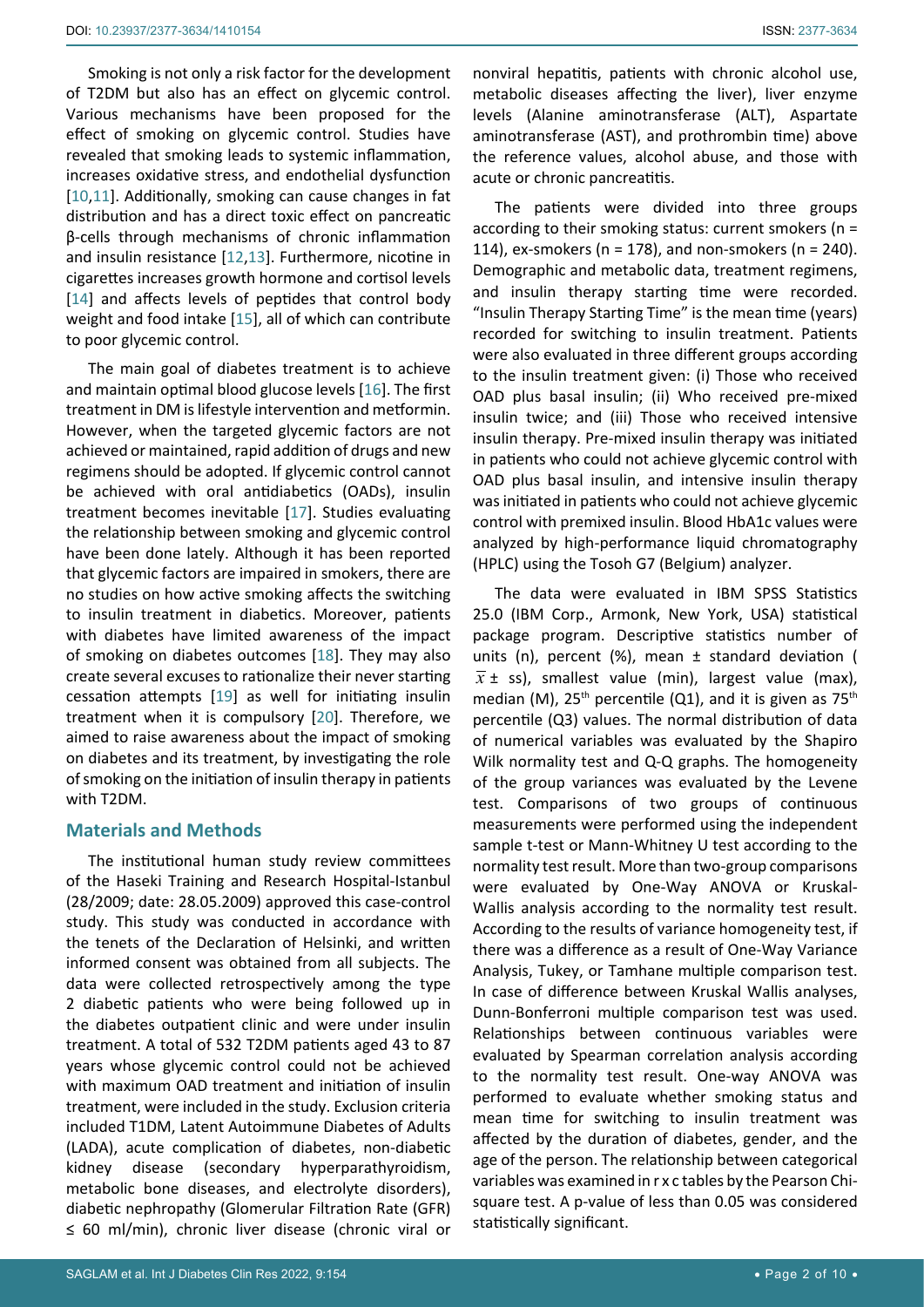# **Results**

The study included a total of 532 people, 291 (54.6%) males, and 241 (45.3%) females. Descriptive statistics of the participants are given in [Table 1](#page-2-0). The mean age of the patients was 59.24  $\pm$  9.06 years and the mean Body Mass Index (BMI) was  $30.14 \pm 5.19$  kg/m<sup>2</sup>. According to [Table 1,](#page-2-0) of the patients were 114 (21.40%) smokers, 178 (33.50%) ex-smokers, 240 (45.10/%) non-smokers and cigarette smoking ranged from 3 to 105 packs per year.

Of the patients, 209 (39.30%) received OAD + insulin, 172 (32.30%) received pre-mixed insulin, and 151 (28.40%) received intensive insulin therapy.

When the comparison was made according to smoking status, there was no statistically significant difference between the duration of insulin use ( $p =$ 0.829), diabetes onset age ( $p = 0.955$ ), HbA1c values ( $p = 0.955$ )  $= 0.064$ ), the marital status of the patients (p = 0.185), and the treatment protocols they received ( $p = 0.232$ )

<span id="page-2-0"></span>

| Table 1: Descriptive statistics of continuous variables and frequency distribution of categorical variables. |  |
|--------------------------------------------------------------------------------------------------------------|--|
|--------------------------------------------------------------------------------------------------------------|--|

| Variable                                        | n           | $\overline{x}$ ± sd (Min-Max)    |
|-------------------------------------------------|-------------|----------------------------------|
| Age                                             | 532         | $59.24 \pm 9.06$ (43-87)         |
| Diabetes Onset Age                              | 532         | $48.65 \pm 9.21$ (32-81)         |
| HbA1c                                           | 532         | $8.41 \pm 1.93$ (5.10-17.50)     |
| Duration of Diabetes (Years)                    | 532         | $10.58 \pm 6.94$ (1-40)          |
| Insulin Switching Time (Years)                  | 532         | $7.17 \pm 5.96$ (1-35)           |
| Cigarette-Packet (Years)                        | 292         | $35.69 \pm 24.56$ (3-105)        |
| <b>Smoking Cessation Period (Years)</b>         | 177         | $9.98 \pm 8.94$ (1-40)           |
| Body Mass Index (kg/m <sup>2</sup> )            | 532         | $30.14 \pm 5.19 (17.40 - 47.70)$ |
| Diabetes onset age in the smokers' group        | 114         | $48.25 \pm 7.81$ (32-66)         |
|                                                 | $\mathbf n$ | $\%$                             |
| <b>Treatment protocol</b>                       |             |                                  |
| OAD + Insulin                                   | 209         | 39.30                            |
| Pre-mixed Insulin                               | 172         | 32.30                            |
| Intensive Insulin                               | 151         | 28.40                            |
| <b>Smoking status 1</b>                         |             |                                  |
| Smoker                                          | 114         | 21.40                            |
| Ex-smoker                                       | 178         | 33.50                            |
| Non-smoker                                      | 240         | 45.10                            |
| <b>Smoking status 2</b>                         |             |                                  |
| Smoker + Ex-smoker                              | 292         | 54.90                            |
| Non-smoker                                      | 240         | 45.10                            |
| Duration of time after quitting smoking (years) |             |                                  |
| $0-5$                                           | 76          | 42.94                            |
| $5 - 10$                                        | 42          | 23.73                            |
| 10 to 15                                        | 15          | 8.47                             |
| 15 to 20                                        | 19          | 10.73                            |
| > 20                                            | 25          | 14.12                            |
| <b>Education status</b>                         |             |                                  |
| No Information in File                          | 55          | 10.30                            |
| Unschooled                                      | 124         | 23.30                            |
| Literate                                        | 76          | 14.30                            |
| Primary school                                  | 212         | 39.80                            |
| Middle School                                   | 25          | 4.70                             |
| High school                                     | 23          | 4.30                             |
| University                                      | 17          | 3.20                             |
| <b>Marital Status</b>                           |             |                                  |
| Married                                         | 458         | 86.10                            |
| Single                                          | 6           | 1.10                             |
| Widow                                           | 68          | 12.80                            |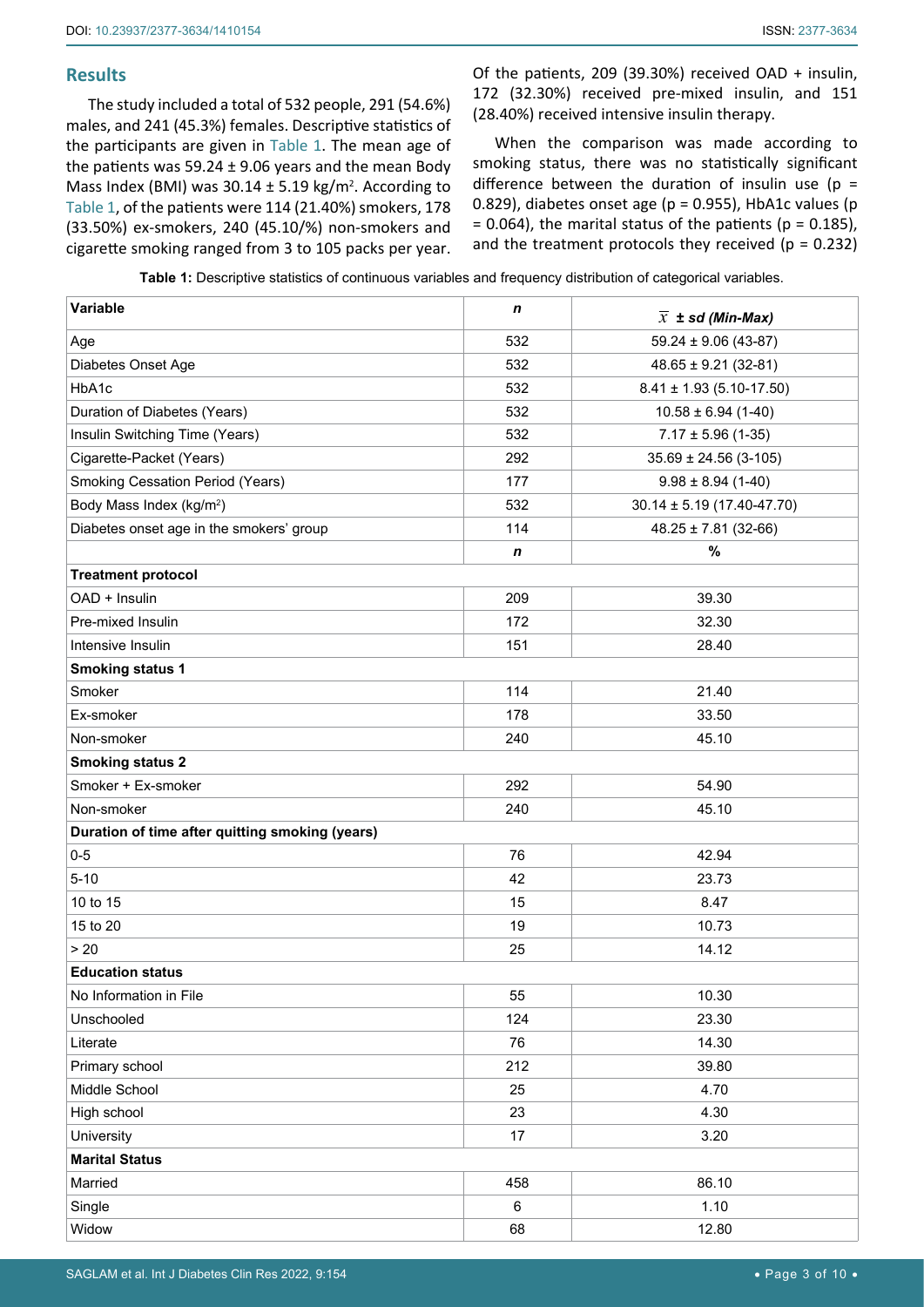<span id="page-3-0"></span>**Table 2:** Comparison results by smoking status.

| <b>TUDIO 4:</b> COMPUTISON TOSURS BY SHIDRING SRUGS. |                                                  |                     |                     |                      |
|------------------------------------------------------|--------------------------------------------------|---------------------|---------------------|----------------------|
|                                                      | <b>Smoker</b>                                    | <b>Ex-Smoker</b>    | Non-Smoker          | p-value              |
|                                                      | $(n = 114)$                                      | $(n = 178)$         | $(n = 240)$         |                      |
| Age                                                  |                                                  |                     |                     |                      |
| $\overline{x}$ ± sd                                  | $57.34 \pm 8.31$                                 | $59.16 \pm 9.02$    | $60.20 \pm 9.33$    | $0.021$ <sup>‡</sup> |
| Median $(Q_1 - Q_3)$                                 | 56.50 (50.00-63.00)                              | 58.00 (52.00-64.00) | 59.00 (53.00-67.00) |                      |
| <b>Duration of Diabetes (Year)</b>                   |                                                  |                     |                     |                      |
| $\overline{x}$ ± sd                                  | $9.10 \pm 6.10$                                  | $10.00 \pm 6.82$    | $11.73 \pm 7.24$    | $0.002+$             |
| Median $(Q, -Q)$                                     | 8.00 (4.00-13.00)                                | $9.00(5.00-15.00)$  | 10.00 (6.00-16.00)  |                      |
|                                                      | Time to Switch to Insulin After Diagnosis (Year) |                     |                     |                      |
|                                                      |                                                  |                     |                     | $0.000+$             |
| $\overline{x}$ ± sd                                  | $5.50 \pm 5.01$                                  | $6.72 \pm 5.2$      | $8.30 \pm 6.32$     |                      |
| Median $(Q, -Q)$                                     | 4.00 (2.00-8.00)                                 | $5.00(2.00-10.00)$  | 7.00 (3.00-11.50)   |                      |
| <b>Insulin Using Time</b>                            |                                                  |                     |                     |                      |
| $\overline{x} \pm sd$                                | $3.82 \pm 3.36$                                  | $3.51 \pm 3.32$     | $3.64 \pm 3.34$     | $0.829^{+}$          |
| Median $(Q_1-Q_3)$                                   | $3.00(1.00-5.00)$                                | $3.00(1.00-4.00)$   | 2.00 (1.00-5.00)    |                      |
| <b>Diabetes Onset Age</b>                            |                                                  |                     |                     |                      |
| $\overline{x}$ ± sd                                  | $48.25 \pm 7.81$                                 | $49.16 \pm 10.53$   | $48.47 \pm 8.78$    | $0.955^{+}$          |
| Median $(Q_1-Q_2)$                                   | 48.00 (43.00-54.00)                              | 47.00 (42.00-56.00) | 47.00 (42.00-53.00) |                      |
| HbA1c                                                |                                                  |                     |                     |                      |
|                                                      |                                                  |                     |                     | $0.064+$             |
| $\overline{x} \pm sd$                                | $8.71 \pm 2.14$                                  | $8.12 \pm 1.66$     | $8.48 \pm 1.99$     |                      |
| Median $(Q_1 - Q_3)$                                 | 8.15 (7.20-10.00)                                | 7.75 (6.80-9.30)    | 7.95 (7.10-9.45)    |                      |
| BMI $(kg/m^2)$                                       |                                                  |                     |                     |                      |
| $\overline{x}$ ± sd                                  | $28.97 \pm 5.19$                                 | $29.92 \pm 4.66$    | $30.86 \pm 5.46$    | $0.009+$             |
| Median $(Q_1 - Q_3)$                                 | 28.55 (24.80-32.60)                              | 29.20 (27.00-32.30) | 30.40 (26.80-33.90) |                      |
| Educational Status (n, %)                            |                                                  |                     |                     | < 0.000              |
| No Information in File                               | 22 (19.30)                                       | 28 (15.70)          | 5(2.10)             |                      |
| Unschooled                                           | 30 (26.30)                                       | 36 (20.20)          | 58 (24.20)          |                      |
| Literate                                             | 22 (19.30)                                       | 27 (18.70)          | 27 (11.30)          |                      |
| Primary school                                       | 33 (28.90)                                       | 57 (32.00)          | 122 (50.80)         |                      |
| Middle School                                        | 3(2.60)                                          | 11(6.20)            | 11 (4.60)           |                      |
| High school                                          | 3(2.60)                                          | 11 (6.20)           | 9(3.80)             |                      |
| University                                           | 1(0.90)                                          | 8(4.50)             | 8(3.30)             |                      |
| Marital status (n, %)                                |                                                  |                     |                     | $0.185$ *            |
| The married                                          | 99 (86.80)                                       | 158 (88.80)         | 201 (83.80)         |                      |
| Single                                               | 1(0.90)                                          | 1(0.60)             | 4(1.70)             |                      |
| Widow                                                | 14 (12.30)                                       | 19 (10.70)          | 35 (14.60)          |                      |
| Treatment Protocol (n, %)                            |                                                  |                     |                     | $0.232^{*}$          |
| OAD + insulin                                        | 45 (39.50)                                       | 70 (39.30)          | 94 (39.20)          |                      |
| Pre-mix insulin                                      | 31 (27.20)                                       | 57 (32.00)          | 84 (35.00)          |                      |
| Intensive insulin                                    | 38 (33.30)                                       | 51 (28.70)          | 62 (25.80)          |                      |

‡ One Way Variance Analysis (ANOVA); <sup>+</sup>Kruskal Wallis Test; \* Pearson Chi-Square Test

([Table 2\)](#page-3-0). The mean age of the smokers was lower in the non-smokers compared to ex-smokers (p = 0.021). Nonsmokers' duration of diabetes ( $p = 0.002$ ) and years for switching to insulin treatment after diagnosis (p < 0.000) were statistically higher than smokers. Among smokers

and ex-smokers, the time to start insulin therapy was earlier in smokers. Duration of insulin use and diabetes onset age were statistically similar between all groups but not statistically significant (p > 0.05), yet the duration of insulin use seemed to be longer in smokers. HbA1c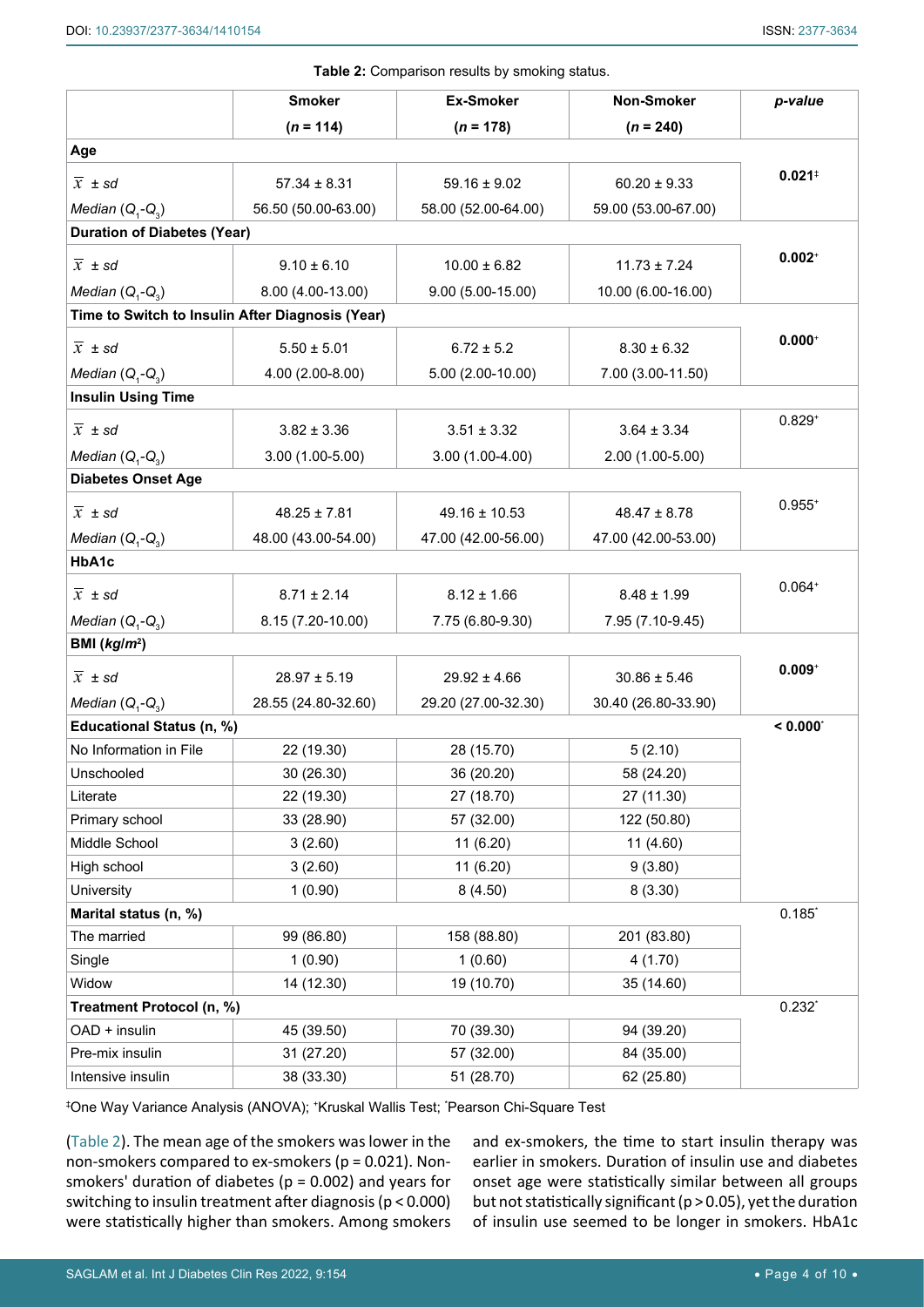|                                                  | OAD + Insulin     | Pre-Mix Insulin   | Intensive Insulin   | p-value                |
|--------------------------------------------------|-------------------|-------------------|---------------------|------------------------|
|                                                  | $(n = 209)$       | $(n = 172)$       | $(n = 151)$         |                        |
| Age                                              |                   |                   |                     |                        |
| $\overline{x}$ ± sd                              | $59.66 \pm 9.03$  | $59.49 \pm 9.18$  | $58.36 \pm 8.99$    | $0.366*$               |
| Median $(Q_1-Q_2)$                               | 58 (53-65)        | 59 (53-65.50)     | 58 (51-65)          |                        |
| <b>Duration of Diabetes (Year)</b>               |                   |                   |                     |                        |
| $\overline{x}$ ± sd                              | $12.10 \pm 6.84$  | $10.70 \pm 7.76$  | $8.36 \pm 6.72$     | $< 0.000$ <sup>+</sup> |
| Median $(Q_1-Q_2)$                               | $11(7-15)$        | $10(6-15)$        | $6(3-12)$           |                        |
| Time to Switch to Insulin After Diagnosis (Year) |                   |                   |                     |                        |
| $\overline{x}$ ± sd                              | $8.60 \pm 6.04$   | $7.51 \pm 5.80$   | $4.82 \pm 5.29$     | $< 0.000$ <sup>+</sup> |
| Median $(Q_1-Q_2)$                               | $8(4-11)$         | $6(3-10.5)$       | $3(1-6)$            |                        |
| <b>Insulin Using Time (Year)</b>                 |                   |                   |                     |                        |
| $\overline{x}$ ± sd                              | $3.67 \pm 3.41$   | $3.40 \pm 3.02$   | $3.86 \pm 3.57$     | $0.539+$               |
| Median $(Q_1-Q_2)$                               | $3(1-5)$          | $2(1-4)$          | $3(1-5)$            |                        |
| <b>Diabetes Onset Age</b>                        |                   |                   |                     |                        |
| $\overline{x}$ ± sd                              | $47.56 \pm 8.85$  | $48.80 \pm 9.52$  | $50.00 \pm 9.20$    | $0.016+$               |
| Median $(Q_1-Q_2)$                               | 46 (41-52)        | 49 (42-56)        | 49 (43-55)          |                        |
| HbA1c                                            |                   |                   |                     |                        |
| $\overline{x}$ ± sd                              | $8.38 \pm 1.74$   | $8.49 \pm 2.19$   | $8.37 \pm 1.88$     | $0.929^{+}$            |
| Median $(Q_1-Q_2)$                               | $8(7-9.5)$        | 7.95 (6.9-9.4)    | $8(7-9.2)$          |                        |
| BMI $(kg/m^2)$                                   |                   |                   |                     |                        |
| $\overline{x}$ ± sd                              | $30.79 \pm 5.31$  | $29.50 \pm 5.54$  | $29.98.02 \pm 4.50$ | $0.045+$               |
| Median $(Q_1-Q_2)$                               | 30.4(27.1-33.7)   | 28.75(25.55-33.3) | 29.80(26.8-32.7)    |                        |
| <b>Cigarette Pack/Year</b>                       | $(n = 115)$       | $(n = 88)$        | $(n = 89)$          |                        |
| $\overline{x}$ ± sd                              | $33.09 \pm 23.72$ | $36.18 \pm 23.56$ | $38.56 \pm 26.46$   | $0.341 +$              |
| Median $(Q, -Q)$                                 | $30(15-45)$       | 34.50(15.5-50)    | $30(20-60)$         |                        |

<span id="page-4-0"></span>**Table 3:** Comparison results by insulin treatment protocol types.

‡ One Way Variance Analysis (ANOVA); +Kruskal Wallis Test

values of smokers were statistically higher than those of ex-smokers but not statistically significant ( $p = 0.064$ ). BMI values were similar between those of ex-smokers and non-smokers, yet they were higher than those of smokers ( $p = 0.009$ ). Educational status distribution was statistically different from smoking groups (p < 0.000). The number of primary school graduates was higher in the non-smoker group.

[Table 3](#page-4-0) shows the correlation between insulin treatment protocols and other parameters. Age, duration of insulin use, HbA1c values, the number of cigarettes consumed, and marital status were statistically similar, depending on the type of treatment protocol. Diabetes onset age was statistically lower in OAD+ insulin group  $(p = 0.016)$ . The diabetes duration of the intensive insulin group was statistically lower than the other two groups ( $p < 0.000$ ). The time to start insulin therapy was statistically different in all three groups ( $p < 0.001$ ), and patients who received intensive insulin therapy

began to receive insulin therapy much earlier. At OAD + insulin group, BMI values were statistically higher than the premixed insulin group ( $p = 0.045$ ). The number of cigarettes consumed was similar between all groups.

When we evaluated the smokers and ex-smokers as a single group and compared with non-smokers, nonsmokers were statistically older than smoker/ex-smoker group ( $p = 0.027$ ). The duration of diabetes was less in smokers/ex-smokers (p = 0.001), yet, switching to insulin treatment after diagnosis was sooner ( $p < 0.001$ ) than non-smokers, revealing the possible negative impact of a single previous cigarette [\(Table 4\)](#page-5-0). The duration of diabetes ( $p = 0.005$ ) and the time for switching to insulin treatment after diagnosis (*p* < 0.002) were longer in women than in men ([Table 5](#page-5-1)). Smoking cessation time was not significantly associated with HbA1c (rho =  $0.001$ ;  $p = 0.998$ ) and insulin initiation time (rho = 0.028;  $p = 0.712$ ) [\(Table 6\)](#page-5-2).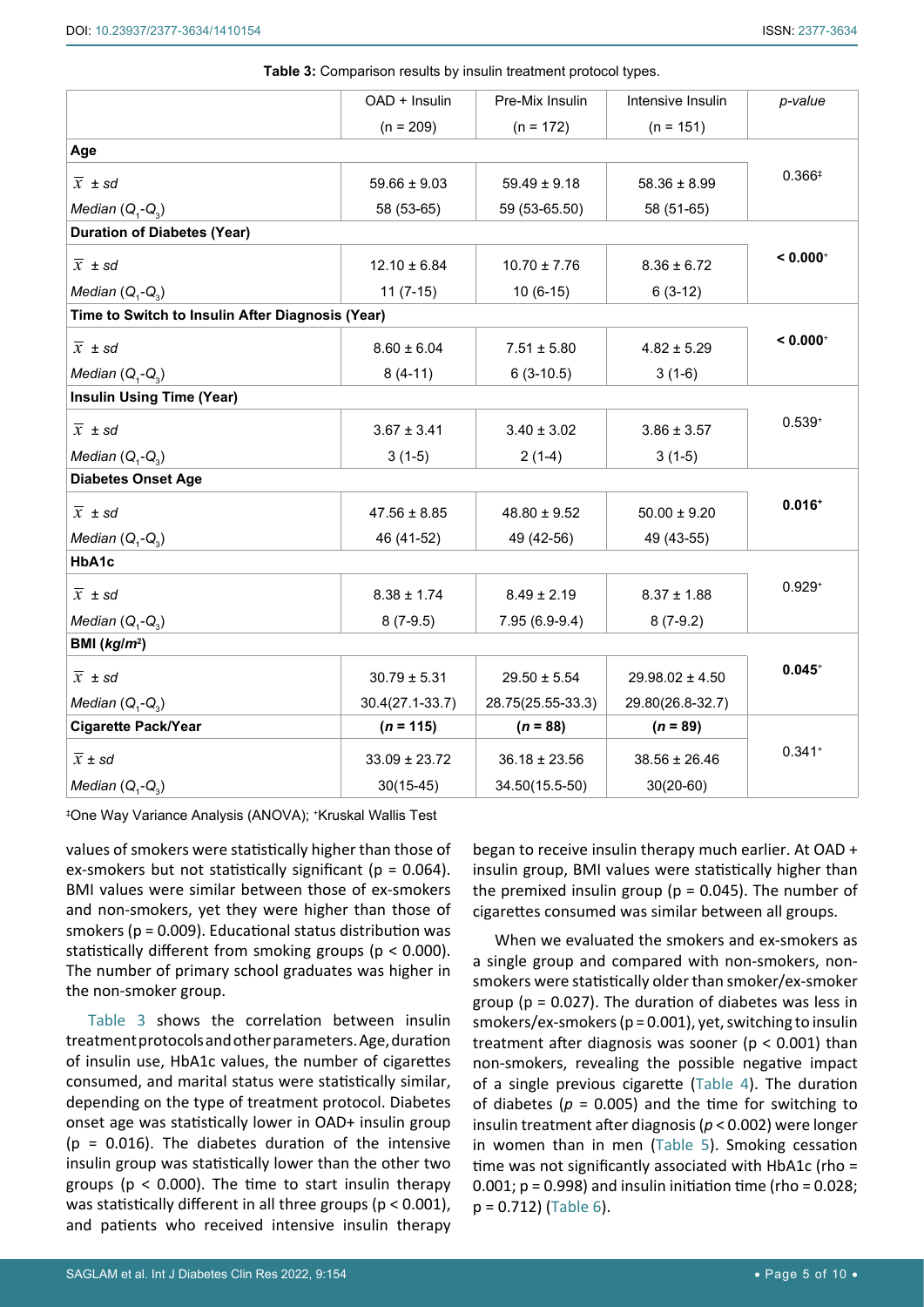<span id="page-5-0"></span>**Table 4:** Comparison results by smoking status.

|                                                                        | <b>Smokers and Ex-smokers</b> | <b>Non-Smokers</b> | p-value                |
|------------------------------------------------------------------------|-------------------------------|--------------------|------------------------|
| Age                                                                    | $(n = 292)$                   | $(n = 240)$        |                        |
| $\overline{x} \pm sd$                                                  | $58.45 \pm 8.78$              | $60.20 \pm 9.33$   | $0.027$ <sup>+</sup>   |
| Median $(Q, -Q)$                                                       | 58 (52-63)                    | 59 (53-67)         |                        |
| <b>Duration of Diabetes (Year)</b>                                     |                               |                    |                        |
|                                                                        | $9.65 \pm 6.55$               | $11.72 \pm 7.24$   | $0.001+$               |
| $\overline{x}$ ± sd                                                    | $8(5-14)$                     | $10(6-16)$         |                        |
| Median $(Q_1-Q_3)$<br>Time to Switch to Insulin After Diagnosis (Year) |                               |                    |                        |
|                                                                        | $6.25 \pm 5.48$               | $8.30 \pm 6.32$    | $0.000^{+}$            |
| $\overline{x}$ ± sd                                                    | $5(2-9)$                      | $7(3-11.5)$        |                        |
| Median $(Q_1-Q_3)$                                                     |                               |                    |                        |
| <b>Insulin Use Time (Year)</b>                                         |                               |                    |                        |
| $\overline{x}$ ± sd                                                    | $3.63 \pm 3.33$               | $3.64 \pm 3.34$    | $0.973+$               |
| Median $(Q, -Q, )$                                                     | $3(1-4.5)$                    | $2(1-5)$           |                        |
| <b>Diabetes Onset Age</b>                                              |                               |                    |                        |
|                                                                        | $48.84 \pm 9.56$              | $48.47 \pm 8.78$   | $< 0.761$ <sup>+</sup> |
| $\overline{x}$ ± sd                                                    | 48 (42-55)                    | 47 (42-53)         |                        |
| Median $(Q_1-Q_3)$<br>HbA1c                                            |                               |                    |                        |
|                                                                        | $8.35 \pm 1.88$               | $8.48 \pm 1.99$    | $0.495+$               |
| $\overline{x}$ ± sd                                                    | $8(6.9-9.4)$                  | 7.95 (7.1-9.45)    |                        |
| Median $(Q, -Q)$                                                       |                               |                    |                        |
| BMI $(kg/m^2)$                                                         |                               |                    |                        |
| $\overline{x}$ ± sd                                                    | $29.55 \pm 4.89$              | $30.86 \pm 5.46$   | $0.07*$                |
| Median $(Q_1-Q_3)$                                                     | 29 (26.25-32.4)               | 30.40 (26.8-33.9)  |                        |
| Treatment Protocol (n, %)                                              |                               |                    | $0.374*$               |
| OAD + insulin                                                          | 115 (0.39)                    | 94 (0.39)          |                        |
| Pre-mix insulin                                                        | 88 (0.3)                      | 84 (0.35)          |                        |
| Intensive insulin                                                      | 89 (0.31)                     | 62 (0.26)          |                        |

† Independent Sample *t-Test;* <sup>+</sup>Mann Whitney *U* Test; \* Pearson Chi-Square Test

<span id="page-5-1"></span>**Table 5:** Comparison results by gender.

|                                                  | <b>Male</b><br>$(n = 291)$ | Female<br>$(n = 241)$ | p-value  |
|--------------------------------------------------|----------------------------|-----------------------|----------|
| <b>Duration of Diabetes (Year)</b>               |                            |                       |          |
| $\overline{x}$ ± sd                              | $9.8 \pm 6.57$             | $11.53 \pm 7.2$       | $0.005+$ |
| Median $(Q, -Q)$                                 | $8.0(5.0-13.0)$            | $10.0(6.0-15.0)$      |          |
| Time to Switch to Insulin After Diagnosis (Year) |                            |                       |          |
| $\overline{x} \pm sd$                            | $6.5 \pm 5.63$             | $7.99 \pm 6.24$       | $0.002+$ |
| Median $(Q, -Q)$                                 | $5.0(2.0-10.0)$            | $6.0(3.0-11.0)$       |          |

<sup>+</sup>Mann Whitney *U* Test

<span id="page-5-2"></span>**Table 6:** Examination of the relationship between smoking cessation time and HbA1c and insulin initiation time times.

|                               | HbA <sub>1</sub> c $%$ | Insulin Initiating Time (Year) |
|-------------------------------|------------------------|--------------------------------|
| <b>Smoking cessation time</b> | $(n = 177)$            | $(n = 177)$                    |
| tho (p-value)                 | 0.001(0.998)           | 0.028(0.712)                   |

*rho*: Spearman correlation coefficient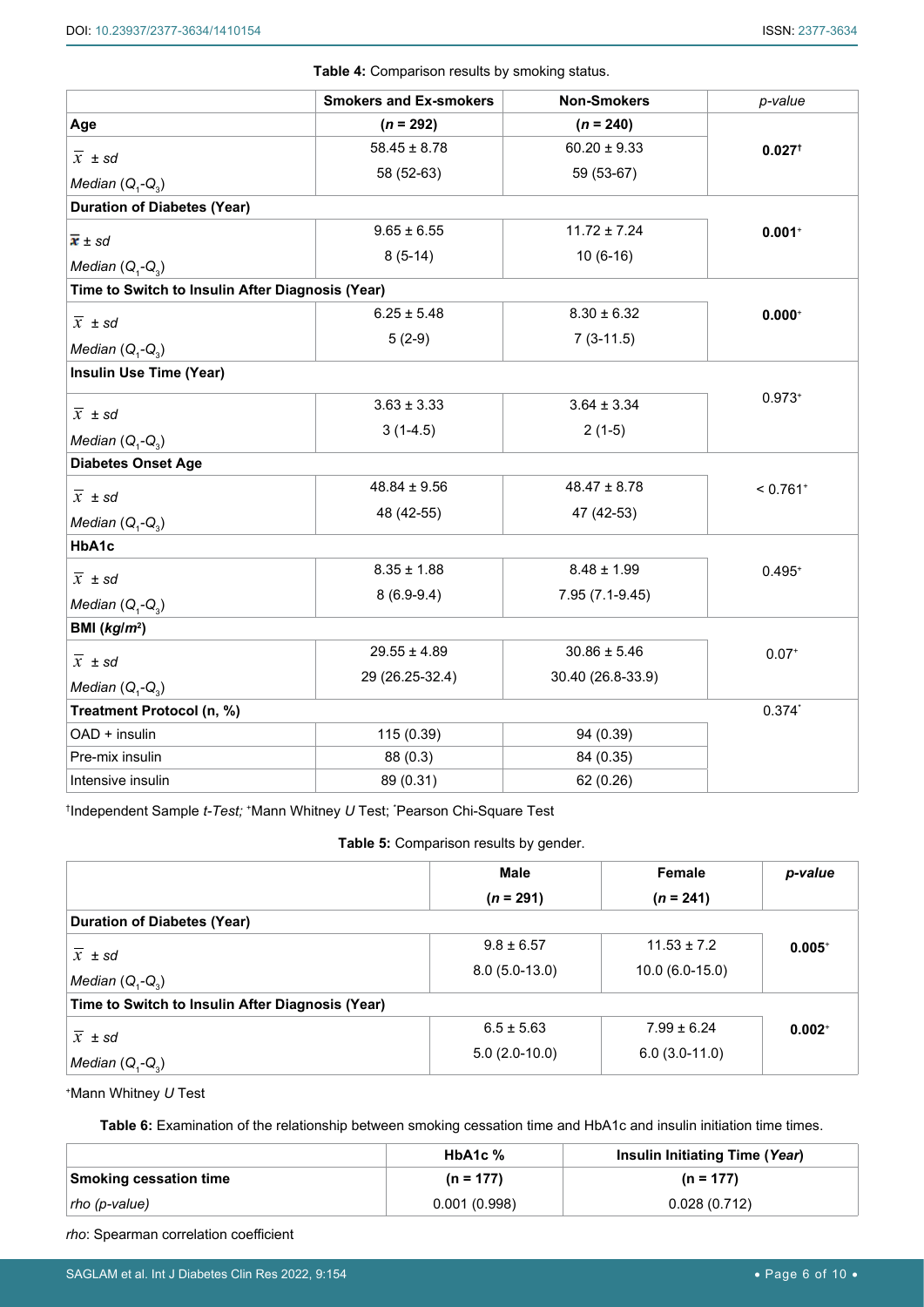One-way analysis of covariance analysis was performed to evaluate whether smoking status had an effect on the mean time for switching to insulin therapy, controlling for age, duration of diabetes, and gender. There was a significant difference in the mean time to switch to insulin therapy after diagnosis  $[F(1,529) =$ 6.893,  $p = 0.001$ ] between the smoking status, whilst adjusting for age. According to the post hoc test results, there is a significant difference between smokers and non-smokers (p = 0.020), ex-smokers and non-smokers  $(p = 0.040)$ , while there is no significant difference between ex-smokers and smokers ( $p = 0.489$ ). There was a significant difference in the mean time to switch to insulin therapy after diagnosis  $[F(2,528) = 6.452, p]$ = 0.002] between the smoking status, whilst adjusting for gender. According to the post hoc test results, there is a significant difference between smokers and non-smokers ( $p = 0.001$ ), while there is no significant difference between ex-smokers and non-smokers ( $p =$ 0.215), ex-smokers and smokers ( $p = 0.160$ ). In the mean time, there was a significant difference for switching to insulin therapy after diagnosis  $[F(2,528) = 3.250, p$ = 0.040] between the smoking status, whilst adjusting for duration of diabetes. According to the post hoc test results, there is a significant difference between smokers and non-smokers ( $p = 0.011$ ), while there isn't between ex-smokers and non-smokers (p = 0.295), exsmokers and smokers ( $p = 0.117$ ). These results showed us the negative effect of smoking a single cigarette on the diabetic patient, regardless of age, gender, and duration of diabetes [\(Table 7\)](#page-6-0).

## **Discussion**

Although the causal relationship between the cigarettes consumed and T2DM has been established, the molecular mechanisms are not fully understood. However, researchers have reported that some mechanisms contribute to the causality relationship. Nicotine, the biologically active molecule of cigarettes, has been found to impair the function and structure of islet β- cells [\[21](#page-8-13)[,22](#page-8-14)]. Thus, glucose homeostasis, which plays an important role at the beginning of T2DM, is disrupted [\[23](#page-8-15)]. Bile acids, which are of great importance in the regulation of glucose metabolism, are suppressed by smoking [\[24](#page-8-16)]. Another effect of smoking on the gastrointestinal tract is that it causes changes in the composition of the intestinal microbiome, which plays a vital role in the pathophysiology of T2DM [\[23](#page-8-15)]. In addition, smoking affects the functions of the nervous system, such as the hypothalamus and vagus, which are involved in the regulation of glucose metabolism [\[25](#page-8-17),[26](#page-8-18)]. Systemic inflammation from smoking also partially contributes to this relationship [\[27](#page-8-19)]. Although these pathological pathways have been determined to explain the causality between smoking and T2DM, further research is needed on genetics, epigenetics, and omics for the prevention and treatment of T2DM [[23\]](#page-8-15).

Numerous epidemiological studies showing the relationship between smoking and T2DM have been conducted. In a meta-analysis of cohort studies, it was reported that active smokers had a 1.44-fold (95% CI 1.31, 1.58) higher risk of developing T2DM than nonsmokers [\[7\]](#page-8-20). Moreover, according to these studies, it was revealed that those who use 20 cigarettes and more per day have a relative risk of developing T2DM 1.61, while those who smoke less than 20 cigarettes have a relative risk of developing T2DM 1.29. These results show that there is a dose-response association between smoking and developing T2DM [[7\]](#page-8-20). In our study, the mean age of diabetic patients who smoke was lower than that of non-smokers, yet the age of onset of diabetes was similar. Previous studies have shown that smoking is an independent risk factor for T2DM [\[6-](#page-7-5)[9\]](#page-8-1). The finding that smokers, in this study, did not have an early onset T2DM is inconsistent with the results of these studies. Although studies have revealed a doseresponse relationship between smoking and T2DM risk, we did not find any correlation between the number of

<span id="page-6-0"></span>

| Table 7: The effect of smoking on initiating insulin therapy by controlling for duration of age, duration of diabetes and gender. |  |  |  |
|-----------------------------------------------------------------------------------------------------------------------------------|--|--|--|
|-----------------------------------------------------------------------------------------------------------------------------------|--|--|--|

|                            | $F$ (p-value)    | $\eta_p^2$ | $R^2$ | Adjusted $R^2$ |
|----------------------------|------------------|------------|-------|----------------|
| <b>Model I</b>             |                  |            |       |                |
| Constant                   | 9.731(0.002)     | 0.018      | 0.128 | 0.123          |
| Smoking status             | 6.893(0.001)     | 0.025      |       |                |
| Age                        | 55.917 (0.000)   | 0.096      |       |                |
| <b>Model II</b>            |                  |            |       |                |
| Constant                   | 43.712 (0.000)   | 0.076      | 0.039 | 0.034          |
| Smoking status             | 6.452(0.002)     | 0.024      |       |                |
| Gender                     | 2.170 (0.141)    | 0.004      |       |                |
| <b>Model III</b>           |                  |            |       |                |
| Constant                   | 9.468(0.002)     | 0.018      | 0.754 | 0.752          |
| Smoking status             | 3.250(0.040)     | 0.012      |       |                |
| Duration of Diabetes(Year) | 1540.151 (0.000) | 0.745      |       |                |

*ηp* 2 : Impact magnitude (Partial eta square); *sd*: Degree of freedom; One-way Covariance Analysis (One-way ANCOVA).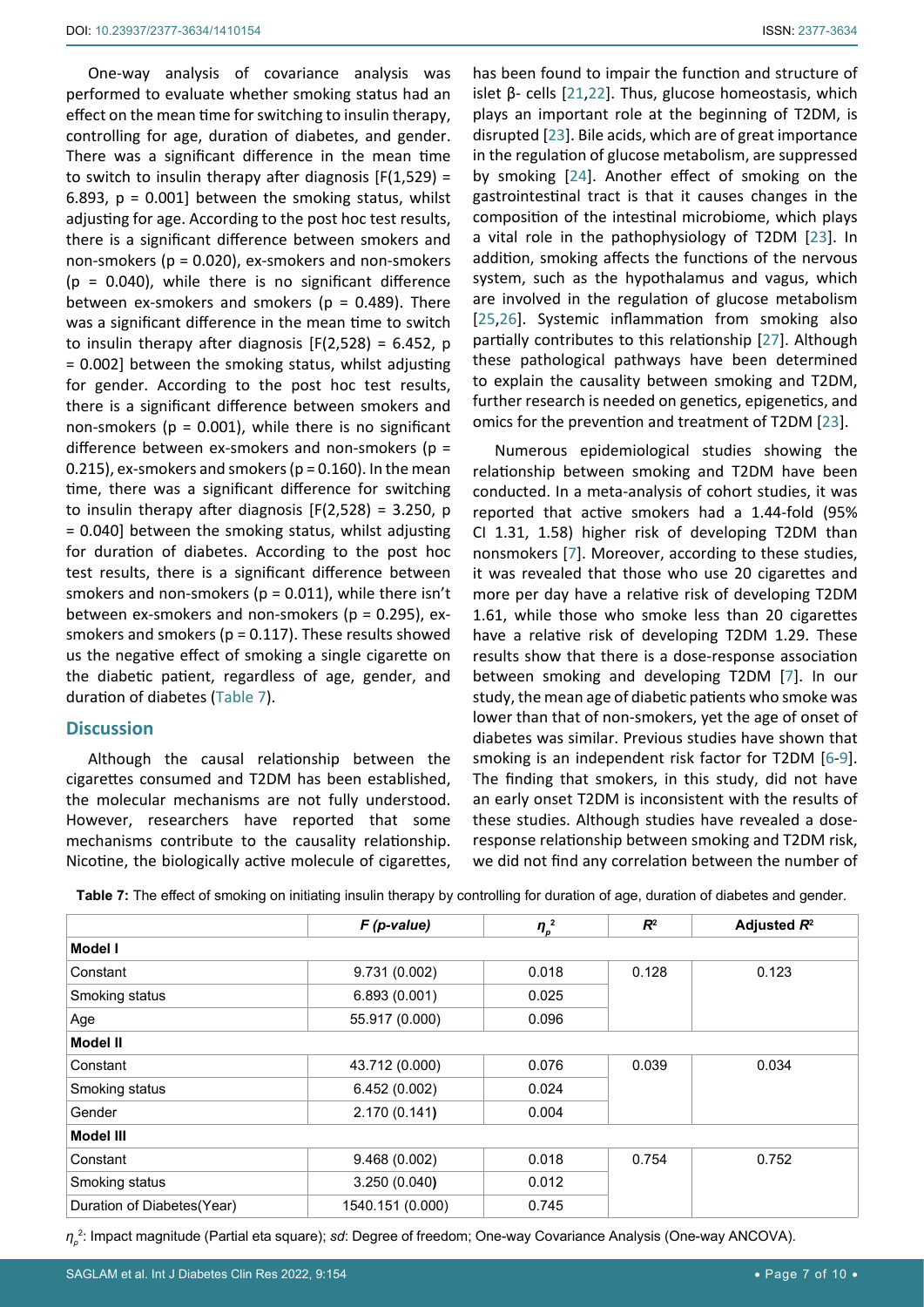cigarettes consumed and the age of onset of diabetes in our study.

With revealing the causal relationship between smoking and T2DM, studies have focused on the relationships between smoking and glycemic control. In a large cross-sectional study of 2704 men and 3385 women, followed by the European Cancer Investigation (EPIC-Norfolk) study, smoking was reported to cause higher HbA1c concentrations independently. Also, it has been shown that smoking increased at the level of HbA1c by 0.12% per 20 pack-years in both genders [[28](#page-8-21)]. If smoking increases the level of HbA1c even in people without diabetes, knowing how smoking affects HbA1c in people with diabetes is important for the development and effective management of diabetes. However, the extent that smoking has impaired glycemic control in diabetic patients has not been fully studied, and the limited results of the studies are inconsistent. While some studies have reported that active smoking causes an increase in HbA1c levels [[29](#page-8-22),[30](#page-8-23)], other studies did not report changes [[31](#page-8-24),[32\]](#page-8-25). In addition, Ohkuma, et al. [[33\]](#page-8-26) showed that active smoking causes an increase in HbA1c levels, and this supports a positive dose-dependent relationship. Also, researchers have identified improvements in HbA1c levels over the years following smoking cessation. According to these results, these findings may strengthen the benefit of smoking cessation in diabetic patients. In our study, the HbA1c levels of smokers were higher than those who were exsmoking; however, they were similar to those who did not smoke. Our results are in line with the study results stating that smoking does not change the HbA1c levels. Therefore, more study results are needed on this topic.

Gradual deterioration of glycemic control over time is characteristic in T2DM patients. Therefore, to prevent diabetic complications, effective maintenance of glycemic targets from the moment of diagnosis is the most effective way of treatment and is highly recommended [[23](#page-8-15),[34](#page-8-27)[-36](#page-8-28)]. However, achieving glycemic goals is not always easy for patients and healthcare providers. Oral antidiabetic drugs (OAD) are often insufficient to maintain glycemic control, and disease therapy may need to be gradually intensified, including insulin therapy [\[37](#page-8-29)]. In the UK Prospective Diabetes Study (UKPDS) study [[38\]](#page-8-30), it was reported that more than half of the patients diagnosed with T2DM needed insulin therapy in addition to OADs within 6 years because glycemic control was not achieved with OAD. In another study, it was reported that 25% of patients with T2DM were prescribed insulin within 6 years of starting OAD treatment, and this rate increased to 42% after 10 years [\[39](#page-9-4)]. In this study, the average time to switch to insulin for all patients was 7.17 years. However, the average time to switch to insulin therapy for smoking patients was 5.50 years, which was much shorter than ex-smokers and non-smokers. Studies reveal that

diabetes risk remains in heavy and extreme smokers even after smoking cessation [\[40\]](#page-9-0). In our study, it took ex-smokers 6.72 years to switch to insulin therapy, which was statistically shorter than non-smokers (8.30 years). According to these results, it can be stated that smoking reduces the duration to switch to insulin treatment of type 2 diabetes patients**.** Smoking is known to indirectly stimulate the secretion of endothelin-1 (ET-1) [[41\]](#page-9-1). It has been reported that ET-1 induces the production of proinflammatory cytokines and increases insulin resistance by affecting the activation of pancreatic islet cells; as a result, affecting the development of diabetes [\[42](#page-9-2),[43](#page-9-3)]. We think that one of the reasons for smokers to switch to insulin treatment in a shorter time is the indirect contribution of ET-1.

In conclusion, we showed that switching to insulin therapy is shorter in smokers than in non-smokers. Our findings suggest that glycemic control is impaired with smoking and patients have to switch to insulin treatment in a shorter time. Previous studies mainly focused on the impact of smoking on macro/microvascular complications in type 2 diabetic patients, but our study emphasizes the impact of smoking on treatment options. There is a need for more studies on the effect of smoking on glucose metabolism and insulin resistance. For this specific population, smoking and smoking cessation programs should be offered keeping in mind that risks remained even after smoking cessation.

### **Disclosure Statement**

All authors declare non-competing interest.

### **Funding**

This research did not receive any specific grant from funding agencies in the public, commercial, or not-forprofit sectors.

#### **References**

- <span id="page-7-0"></span>1. [Wu Y, Ding Y, Tanaka Y, Zhang W \(2014\) Risk factors](https://pubmed.ncbi.nlm.nih.gov/25249787/)  [contributing to type 2 diabetes and recent advances in the](https://pubmed.ncbi.nlm.nih.gov/25249787/)  [treatment and prevention. Int J Med Sci 11: 1185-1200.](https://pubmed.ncbi.nlm.nih.gov/25249787/)
- <span id="page-7-1"></span>2. [Tripathi BK, Srivastava AK \(2006\) Diabetes mellitus:](https://pubmed.ncbi.nlm.nih.gov/16810145/)  [Complications and therapeutics. Med Sci Monit 12: RA130-](https://pubmed.ncbi.nlm.nih.gov/16810145/) [RA147.](https://pubmed.ncbi.nlm.nih.gov/16810145/)
- <span id="page-7-2"></span>3. [Chen L, Magliano DJ, Zimmet PZ \(2011\) The worldwide](https://pubmed.ncbi.nlm.nih.gov/22064493/)  [epidemiology of type 2 diabetes mellitus--present and](https://pubmed.ncbi.nlm.nih.gov/22064493/)  [future perspectives. Nat Rev Endocrinol 8: 228-236.](https://pubmed.ncbi.nlm.nih.gov/22064493/)
- <span id="page-7-3"></span>4. [Maddatu J, Anderson-Baucum E, Evans-Molina C \(2017\)](https://pubmed.ncbi.nlm.nih.gov/28336465/)  [Smoking and the risk of type 2 diabetes. Transl Res 184:](https://pubmed.ncbi.nlm.nih.gov/28336465/)  [101-107.](https://pubmed.ncbi.nlm.nih.gov/28336465/)
- <span id="page-7-4"></span>5. [Choi DW, Jeon J, Lee SA, Han KT, Park EC, et al. \(2018\)](https://pubmed.ncbi.nlm.nih.gov/30332732/)  [Association between smoking behavior patterns and](https://pubmed.ncbi.nlm.nih.gov/30332732/)  [glycated hemoglobin levels in a general population. Int J](https://pubmed.ncbi.nlm.nih.gov/30332732/)  [Environ Res Public Health 15: 2260.](https://pubmed.ncbi.nlm.nih.gov/30332732/)
- <span id="page-7-5"></span>6. [Pan A, Wang Y, Talaei M, Hu FB, Wu T \(2015\) Relation of](https://pubmed.ncbi.nlm.nih.gov/26388413/)  [active, passive, and quitting smoking with incident type 2](https://pubmed.ncbi.nlm.nih.gov/26388413/)  [diabetes: A systematic review and meta-analysis. Lancet](https://pubmed.ncbi.nlm.nih.gov/26388413/)  [Diabetes Endocrinol 3: 958-967.](https://pubmed.ncbi.nlm.nih.gov/26388413/)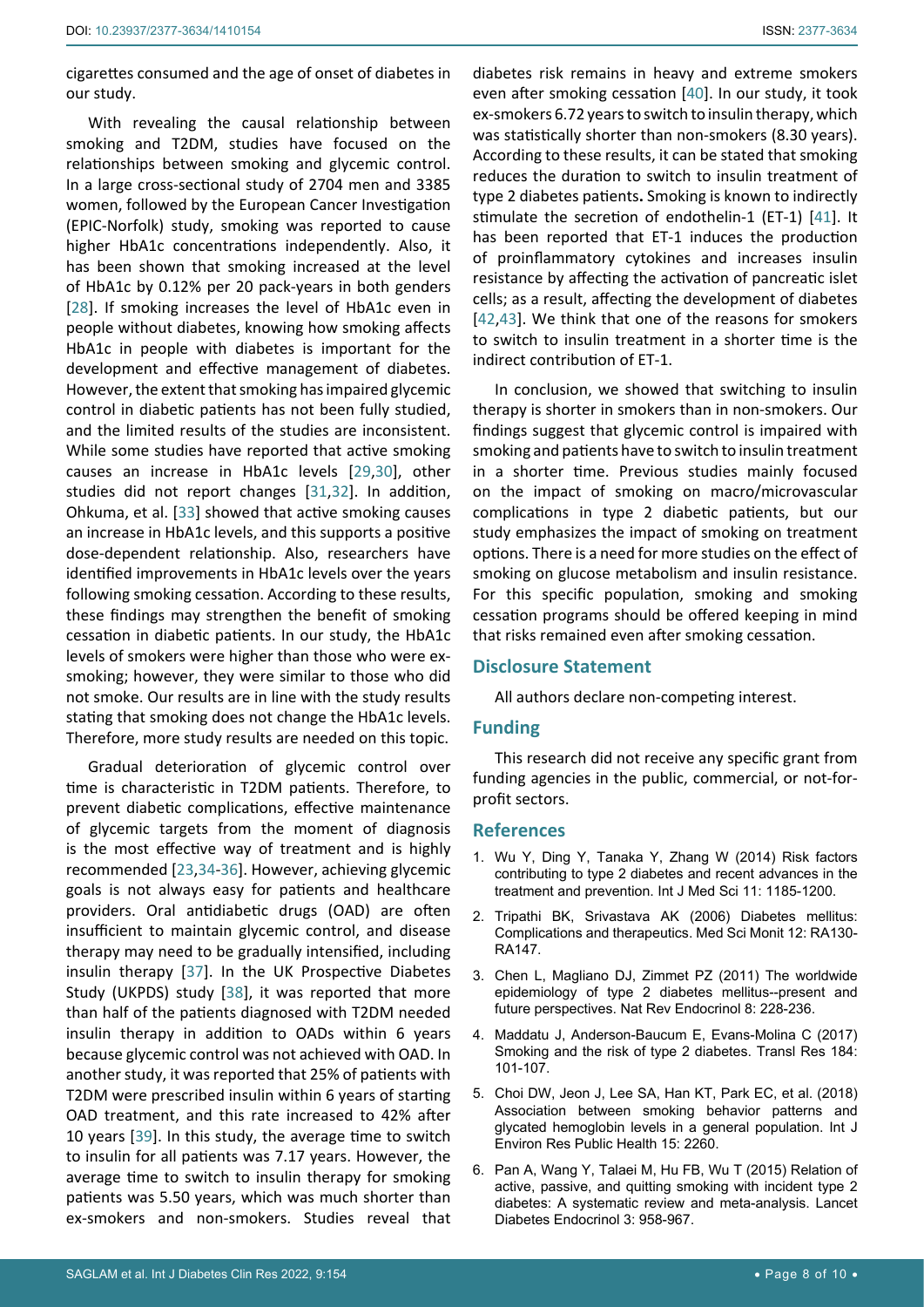- <span id="page-8-20"></span>7. [Willi C, Bodenmann P, Ghali WA, Faris PD, Cornuz J \(2007\)](https://pubmed.ncbi.nlm.nih.gov/18073361/)  [Active smoking and the risk of type 2 diabetes: A systematic](https://pubmed.ncbi.nlm.nih.gov/18073361/)  [review and meta-analysis. JAMA 298: 2654-2664.](https://pubmed.ncbi.nlm.nih.gov/18073361/)
- <span id="page-8-0"></span>8. [Yuan Sa, Xue HL, Yu HJ, Huang Y, Tang BW, et al. \(2019\)](https://pubmed.ncbi.nlm.nih.gov/29901755/)  [Cigarette smoking as a risk factor for type 2 diabetes in](https://pubmed.ncbi.nlm.nih.gov/29901755/)  [women compared with men: A systematic review and meta](https://pubmed.ncbi.nlm.nih.gov/29901755/)[analysis of prospective cohort studies. J Public Health \(Oxf\)](https://pubmed.ncbi.nlm.nih.gov/29901755/)  [41: e169-e176.](https://pubmed.ncbi.nlm.nih.gov/29901755/)
- <span id="page-8-1"></span>9. [Yuan Sb, Larsson SC \(2019\) A causal relationship between](https://www.nature.com/articles/s41598-019-56014-9)  [cigarette smoking and type 2 diabetes mellitus: A Mendelian](https://www.nature.com/articles/s41598-019-56014-9)  [randomization study. Sci Rep 9: 19342.](https://www.nature.com/articles/s41598-019-56014-9)
- <span id="page-8-2"></span>10. [Narkiewicz K, van de Borne PJ, Hausberg M, Cooley RL,](https://pubmed.ncbi.nlm.nih.gov/9714109/)  [Winniford MD, et al. \(1998\) Cigarette smoking increases](https://pubmed.ncbi.nlm.nih.gov/9714109/)  [sympathetic outflow in humans. Circulation 98: 528-534.](https://pubmed.ncbi.nlm.nih.gov/9714109/)
- <span id="page-8-3"></span>11. [Sakano N, Wang DH, Takahashi N, Wang B, Sauriasari R,](https://pubmed.ncbi.nlm.nih.gov/19308273/)  [et al. \(2009\) Oxidative stress biomarkers and lifestyles in](https://pubmed.ncbi.nlm.nih.gov/19308273/)  [Japanese healthy people. J Clin Biochem Nutr 44: 185-195.](https://pubmed.ncbi.nlm.nih.gov/19308273/)
- <span id="page-8-4"></span>12. [van Geenen EJ, Smits MM, Schreuder TC, van der Peet DL,](https://pubmed.ncbi.nlm.nih.gov/21577244/)  [Bloemena E, et al. \(2011\) Smoking is related to pancreatic](https://pubmed.ncbi.nlm.nih.gov/21577244/)  [fibrosis in humans. Am J Gastroenterol 106: 1161-1166.](https://pubmed.ncbi.nlm.nih.gov/21577244/)
- <span id="page-8-5"></span>13. [Xie XT, Liu Q, Wu J, Wakui M \(2009\) Impact of cigarette](https://pubmed.ncbi.nlm.nih.gov/19434055/)  [smoking in type 2 diabetes development. Acta Pharmacol](https://pubmed.ncbi.nlm.nih.gov/19434055/)  [Sin 30: 784-787.](https://pubmed.ncbi.nlm.nih.gov/19434055/)
- <span id="page-8-6"></span>14. [Wilkins JN, Carlson HE, Van Vunakis H, Hill MA, Gritz E, et al.](https://pubmed.ncbi.nlm.nih.gov/6818588/)  [\(1982\) Nicotine from cigarette smoking increases circulating](https://pubmed.ncbi.nlm.nih.gov/6818588/)  [levels of cortisol, growth hormone, and prolactin in male](https://pubmed.ncbi.nlm.nih.gov/6818588/)  [chronic smokers. Psychopharmacology \(Berl\) 78: 305-308.](https://pubmed.ncbi.nlm.nih.gov/6818588/)
- <span id="page-8-7"></span>15. [Kotani K, Hazama A, Hagimoto A, Saika K, Shigeta M, et](https://pubmed.ncbi.nlm.nih.gov/22653164/)  [al. \(2012\) Adiponectin and smoking status: A systematic](https://pubmed.ncbi.nlm.nih.gov/22653164/)  [review. J Atheroscler Thromb 19: 787-794.](https://pubmed.ncbi.nlm.nih.gov/22653164/)
- <span id="page-8-8"></span>16. Cucinotta D, Russo GT (2009) Biphasic insulin aspart in the treatment of type 2 diabetes mellitus. Expert Opin Pharmacother 10: 2905-2911.
- <span id="page-8-9"></span>17. [Nathan DM, Buse JB, Davidson MB, Ferrannini E, Holman](https://pubmed.ncbi.nlm.nih.gov/18945920/)  [RR, et al. \(2009\) Medical management of hyperglycemia](https://pubmed.ncbi.nlm.nih.gov/18945920/)  [in type 2 diabetes: A consensus algorithm for the initiation](https://pubmed.ncbi.nlm.nih.gov/18945920/)  [and adjustment of therapy: A consensus statement of](https://pubmed.ncbi.nlm.nih.gov/18945920/)  [the American Diabetes Association and the European](https://pubmed.ncbi.nlm.nih.gov/18945920/)  [Association for the Study of Diabetes. Diabetes Care 32:](https://pubmed.ncbi.nlm.nih.gov/18945920/)  [193-203.](https://pubmed.ncbi.nlm.nih.gov/18945920/)
- <span id="page-8-10"></span>18. [Chau TK, Fong DY, Chan SS, Wong JY, Li WH, et al.](https://pubmed.ncbi.nlm.nih.gov/25950711/)  [\(2015\) Misconceptions about smoking in patients with type](https://pubmed.ncbi.nlm.nih.gov/25950711/)  [2 diabetes mellitus: A qualitative analysis. J Clin Nurs 24:](https://pubmed.ncbi.nlm.nih.gov/25950711/)  [2545-2553.](https://pubmed.ncbi.nlm.nih.gov/25950711/)
- <span id="page-8-11"></span>19. [Georges A, Galbiati L, Clair C \(2019\) Smoking in men and](https://pubmed.ncbi.nlm.nih.gov/31461485/)  [women with type 2 diabetes: A qualitative gender-sensitive](https://pubmed.ncbi.nlm.nih.gov/31461485/)  [exploration of barriers to smoking cessation among people](https://pubmed.ncbi.nlm.nih.gov/31461485/)  [with type 2 diabetes. PLoS One 14: e0221783.](https://pubmed.ncbi.nlm.nih.gov/31461485/)
- <span id="page-8-12"></span>20. [Alidrisi HA, Bohan A, Mansour AA \(2021\) Barriers of](https://www.cureus.com/articles/70456-barriers-of-doctors-and-patients-in-starting-insulin-for-type-2-diabetes-mellitus)  [doctors and patients in starting insulin for type 2 diabetes](https://www.cureus.com/articles/70456-barriers-of-doctors-and-patients-in-starting-insulin-for-type-2-diabetes-mellitus)  mellitus. [Cureus 13: e18263.](https://www.cureus.com/articles/70456-barriers-of-doctors-and-patients-in-starting-insulin-for-type-2-diabetes-mellitus)
- <span id="page-8-13"></span>21. [Somm E, Schwitzgebel VM, Vauthay DM, Camm EJ,](https://pubmed.ncbi.nlm.nih.gov/18687784/)  [Chen CY, et al. \(2008\) Prenatal nicotine exposure alters](https://pubmed.ncbi.nlm.nih.gov/18687784/)  [early pancreatic islet and adipose tissue development with](https://pubmed.ncbi.nlm.nih.gov/18687784/)  [consequences on the control of body weight and glucose](https://pubmed.ncbi.nlm.nih.gov/18687784/)  [metabolism later in life. Endocrinology 149: 6289-6299.](https://pubmed.ncbi.nlm.nih.gov/18687784/)
- <span id="page-8-14"></span>22. [Yoshikawa H, Hellstrom-Lindahl E, Grill V \(2005\) Evidence](https://pubmed.ncbi.nlm.nih.gov/15690320/)  [for functional nicotinic receptors on pancreatic beta cells.](https://pubmed.ncbi.nlm.nih.gov/15690320/)  [Metabolism 54: 247-254.](https://pubmed.ncbi.nlm.nih.gov/15690320/)
- <span id="page-8-15"></span>23. [Kahn SE, Cooper ME, Del Prato S \(2014\) Pathophysiology](https://pubmed.ncbi.nlm.nih.gov/24315620/)  [and treatment of type 2 diabetes: Perspectives on the past,](https://pubmed.ncbi.nlm.nih.gov/24315620/)  [present, and future. Lancet 383: 1068-1083.](https://pubmed.ncbi.nlm.nih.gov/24315620/)
- <span id="page-8-16"></span>24. [Thomas GA, Rhodes J, Ingram JR \(2005\) Mechanisms](https://pubmed.ncbi.nlm.nih.gov/16355159/)  [of disease: Nicotine--a review of its actions in the context](https://pubmed.ncbi.nlm.nih.gov/16355159/)  [of gastrointestinal disease. Nat Clin Pract Gastroenterol](https://pubmed.ncbi.nlm.nih.gov/16355159/)  [Hepatol 2: 536-544.](https://pubmed.ncbi.nlm.nih.gov/16355159/)
- <span id="page-8-17"></span>25. [Floto RA, Smith KG \(2003\) The vagus nerve, macrophages,](https://pubmed.ncbi.nlm.nih.gov/12672307/)  [and nicotine. Lancet 361: 1069-1070.](https://pubmed.ncbi.nlm.nih.gov/12672307/)
- <span id="page-8-18"></span>26. [Kroemer NB, Guevara A, Vollstadt-Klein S, Smolka MN \(2013\)](https://pubmed.ncbi.nlm.nih.gov/23778853/)  [Nicotine alters food-cue reactivity via networks extending](https://pubmed.ncbi.nlm.nih.gov/23778853/)  [from the hypothalamus. Neuropsychopharmacology 38:](https://pubmed.ncbi.nlm.nih.gov/23778853/)  [2307-2314.](https://pubmed.ncbi.nlm.nih.gov/23778853/)
- <span id="page-8-19"></span>27. [Goncalves RB, Coletta RD, Silverio KG, Benevides L, Casati](https://pubmed.ncbi.nlm.nih.gov/21298317/)  [MZ, et al. \(2011\) Impact of smoking on inflammation: Overview](https://pubmed.ncbi.nlm.nih.gov/21298317/)  [of molecular mechanisms. Inflamm Res 60: 409-424.](https://pubmed.ncbi.nlm.nih.gov/21298317/)
- <span id="page-8-21"></span>28. [Sargeant LA, Khaw KT, Bingham S, Day NE, Luben RN,](https://pubmed.ncbi.nlm.nih.gov/11416081/)  [et al. \(2001\) Cigarette smoking and glycaemia: The EPIC-](https://pubmed.ncbi.nlm.nih.gov/11416081/)[Norfolk Study. European Prospective Investigation into](https://pubmed.ncbi.nlm.nih.gov/11416081/)  [Cancer. Int J Epidemiol 30: 547-554.](https://pubmed.ncbi.nlm.nih.gov/11416081/)
- <span id="page-8-22"></span>29. [Baggio B, Budakovic A, Dalla Vestra M, Saller A, Bruseghin](https://pubmed.ncbi.nlm.nih.gov/12397043/)  [M, et al. \(2002\) Effects of cigarette smoking on glomerular](https://pubmed.ncbi.nlm.nih.gov/12397043/)  [structure and function in type 2 diabetic patients. J Am Soc](https://pubmed.ncbi.nlm.nih.gov/12397043/)  [Nephrol 13: 2730-2736.](https://pubmed.ncbi.nlm.nih.gov/12397043/)
- <span id="page-8-23"></span>30. [Nilsson PM, Gudbjornsdottir S, Eliasson B, Cederholm](https://pubmed.ncbi.nlm.nih.gov/15223978/)  [J, Steering Committee of the Swedish National Diabetes](https://pubmed.ncbi.nlm.nih.gov/15223978/)  [Register \(2004\) Smoking is associated with increased](https://pubmed.ncbi.nlm.nih.gov/15223978/)  [HbA1c values and microalbuminuria in patients with](https://pubmed.ncbi.nlm.nih.gov/15223978/)  [diabetes--data from the national diabetes register in](https://pubmed.ncbi.nlm.nih.gov/15223978/)  [Sweden. Diabetes Metab 30: 261-268.](https://pubmed.ncbi.nlm.nih.gov/15223978/)
- <span id="page-8-24"></span>31. [Anan F, Takahashi N, Shinohara T, Nakagawa M, Masaki T,](https://pubmed.ncbi.nlm.nih.gov/16796602/)  [et al. \(2006\) Smoking is associated with insulin resistance](https://pubmed.ncbi.nlm.nih.gov/16796602/)  [and cardiovascular autonomic dysfunction in type 2 diabetic](https://pubmed.ncbi.nlm.nih.gov/16796602/)  [patients. Eur J Clin Invest 36: 459-465.](https://pubmed.ncbi.nlm.nih.gov/16796602/)
- <span id="page-8-25"></span>32. [Targher G, Alberiche M, Zenere MB, Bonadonna RC,](https://pubmed.ncbi.nlm.nih.gov/9360516/)  [Muggeo M, et al. \(1997\) Cigarette smoking and insulin](https://pubmed.ncbi.nlm.nih.gov/9360516/)  [resistance in patients with noninsulin-dependent diabetes](https://pubmed.ncbi.nlm.nih.gov/9360516/)  [mellitus. J Clin Endocrinol Metab 82: 3619-3624.](https://pubmed.ncbi.nlm.nih.gov/9360516/)
- <span id="page-8-26"></span>33. [Ohkuma T, Iwase M, Fujii H, Kaizu S, Ide H, et al. \(2015\)](https://pubmed.ncbi.nlm.nih.gov/25822499/)  [Dose- and time-dependent association of smoking and its](https://pubmed.ncbi.nlm.nih.gov/25822499/)  [cessation with glycemic control and insulin resistance in](https://pubmed.ncbi.nlm.nih.gov/25822499/)  [male patients with type 2 diabetes mellitus: The Fukuoka](https://pubmed.ncbi.nlm.nih.gov/25822499/)  [Diabetes Registry. PLoS One 10: e0122023.](https://pubmed.ncbi.nlm.nih.gov/25822499/)
- <span id="page-8-27"></span>34. [American Diabetes Association \(2021\) 4. Comprehensive](https://pubmed.ncbi.nlm.nih.gov/33298415/)  [medical evaluation and assessment of comorbidities:](https://pubmed.ncbi.nlm.nih.gov/33298415/)  [Standards of medical care in diabetes-2021. Diabetes Care](https://pubmed.ncbi.nlm.nih.gov/33298415/)  [44: S40-S52.](https://pubmed.ncbi.nlm.nih.gov/33298415/)
- 35. [Garber AJ, Abrahamson MJ, Barzilay JI, Blonde L,](https://pubmed.ncbi.nlm.nih.gov/23816937/)  [Bloomgarden ZT, et al. \(2013\) American Association](https://pubmed.ncbi.nlm.nih.gov/23816937/)  [of Clinical Endocrinologists' comprehensive diabetes](https://pubmed.ncbi.nlm.nih.gov/23816937/)  [management algorithm 2013 consensus statement-](https://pubmed.ncbi.nlm.nih.gov/23816937/) [executive summary. Endocr Pract 19: 536-557.](https://pubmed.ncbi.nlm.nih.gov/23816937/)
- <span id="page-8-28"></span>36. [Inzucchi SE, Bergenstal RM, Buse JB, Diamant M,](https://pubmed.ncbi.nlm.nih.gov/25583541/)  [Ferrannini E, et al. \(2015\) Management of hyperglycaemia](https://pubmed.ncbi.nlm.nih.gov/25583541/)  [in type 2 diabetes, 2015: A patient-centred approach.](https://pubmed.ncbi.nlm.nih.gov/25583541/)  [Update to a position statement of the American Diabetes](https://pubmed.ncbi.nlm.nih.gov/25583541/)  [Association and the European Association for the Study of](https://pubmed.ncbi.nlm.nih.gov/25583541/)  [Diabetes. Diabetologia 58: 429-442.](https://pubmed.ncbi.nlm.nih.gov/25583541/)
- <span id="page-8-29"></span>37. [Griffin SJ, Borch-Johnsen K, Davies MJ, Khunti K, Rutten](https://pubmed.ncbi.nlm.nih.gov/21705063/)  [GEHM, et al. \(2011\) Effect of early intensive multifactorial](https://pubmed.ncbi.nlm.nih.gov/21705063/)  [therapy on 5-year cardiovascular outcomes in individuals](https://pubmed.ncbi.nlm.nih.gov/21705063/)  [with type 2 diabetes detected by screening \(ADDITION-](https://pubmed.ncbi.nlm.nih.gov/21705063/)[Europe\): A cluster-randomised trial. Lancet 378: 156-167.](https://pubmed.ncbi.nlm.nih.gov/21705063/)
- <span id="page-8-30"></span>38. [Wright A, Burden AC, Paisey RB, Cull CA, Holman RR, et](https://pubmed.ncbi.nlm.nih.gov/11815505/)  [al. \(2002\) Sulfonylurea inadequacy: Efficacy of addition of](https://pubmed.ncbi.nlm.nih.gov/11815505/)  [insulin over 6 years in patients with type 2 diabetes in the](https://pubmed.ncbi.nlm.nih.gov/11815505/)